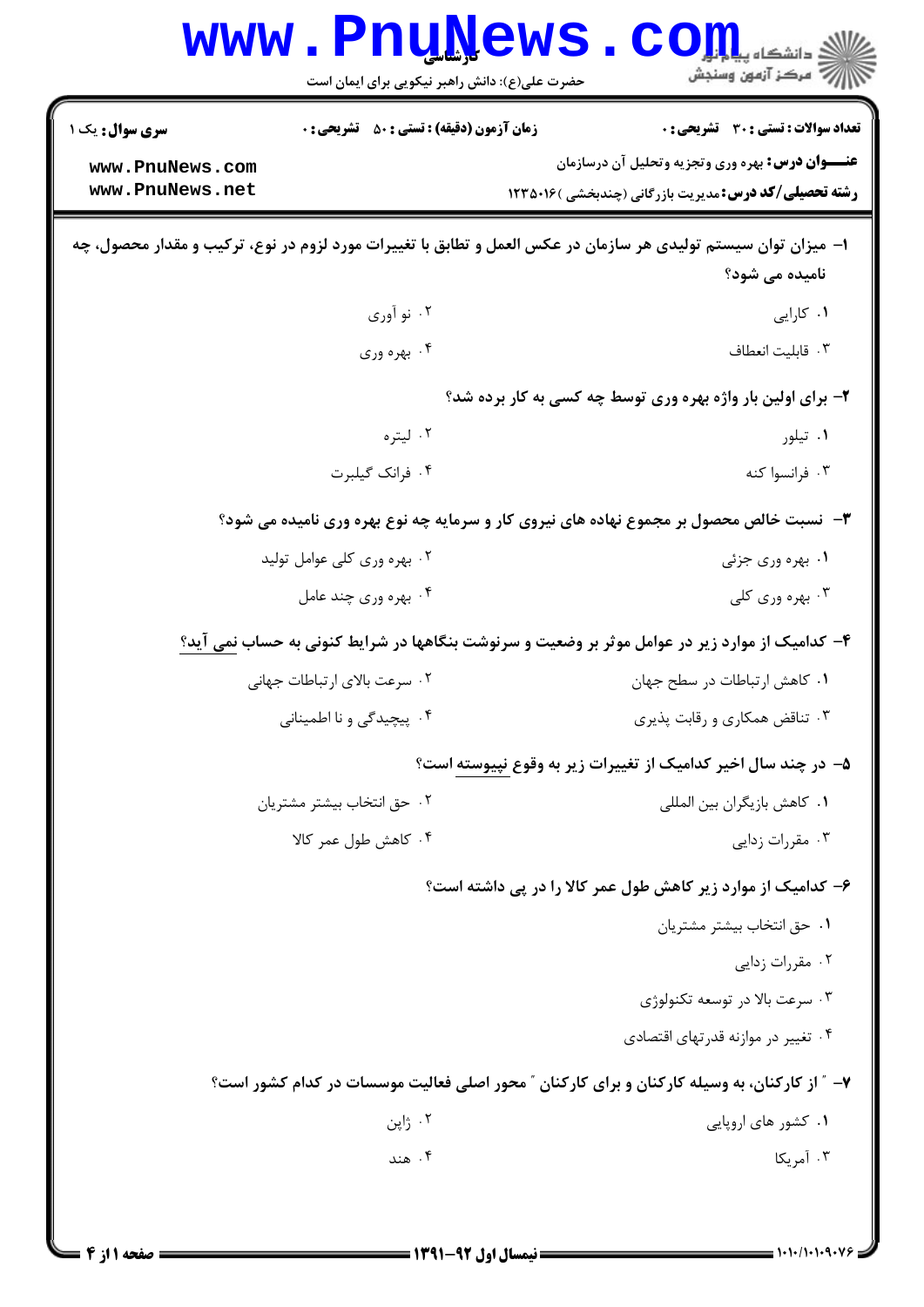|                                                              | <b>www.PnuNews</b><br>حضرت علی(ع): دانش راهبر نیکویی برای ایمان است |                                                                                                                                                                         |  |
|--------------------------------------------------------------|---------------------------------------------------------------------|-------------------------------------------------------------------------------------------------------------------------------------------------------------------------|--|
| <b>سری سوال : ۱ یک</b><br>www.PnuNews.com<br>www.PnuNews.net | <b>زمان آزمون (دقیقه) : تستی : 50 ٪ تشریحی : 0</b>                  | <b>تعداد سوالات : تستي : 30 ٪ تشريحي : 0</b><br><b>عنـــوان درس:</b> بهره وري وتجزيه وتحليل آن درسازمان<br><b>رشته تحصیلی/کد درس:</b> مدیریت بازرگانی (چندبخشی )۱۲۳۵۰۱۶ |  |
|                                                              |                                                                     | ۸– طبق آمار ارائه شده در زمینه مصرف انرژی بالاترین نرخ مصرف سرانه دنیا مربوط به کدام کشور است؟                                                                          |  |
| ۰۴ اندونزی                                                   | ۰۳ ایران                                                            | ۰۲ سنگاپور<br>۱. هند                                                                                                                                                    |  |
|                                                              |                                                                     | ۹- موسسات و سازمانهای ایرانی در آینده با چه چالشی روبرو خواهند شد؟                                                                                                      |  |
| ۰۲ افزایش شدید درآمدهای ارزی کشور                            |                                                                     | ۰۱ عدم واگذاری شرکتهای دولتی به بخش خصوصی                                                                                                                               |  |
| ۰۴ استهلاک صنایع و ساختارهای کشور                            |                                                                     | ۰۳ کاهش بیکاری                                                                                                                                                          |  |
|                                                              |                                                                     | ∙ا− کدامیک از موارد زیر جزو نهاده های قابل لمس به شمار می آید؟                                                                                                          |  |
| ۰۲ سود حاصل از اوراق قرضه                                    |                                                                     | ٠١. قطعات نيمه ساخته                                                                                                                                                    |  |
| ۰۴ بهره حاصل از اوراق بهادار                                 |                                                                     | ۰۳ سرمایه                                                                                                                                                               |  |
|                                                              |                                                                     | 11– در کدام سطح به منحنی های روند بهره وری کل در نقطه سر به سر به تفکیک هر واحد عملیاتی توجه می کنیم؟                                                                   |  |
| ۰۴ سطح چهارم                                                 | ۰۳ سطح سوم                                                          | ۲. سطح دوم<br>١. سطح اول                                                                                                                                                |  |
|                                                              |                                                                     | ۱۲- در سطح سوم استراتژی استفاده از نظام مدیریت بهره وری فراگیر به چه نکته ای توجه می شود؟                                                                               |  |
|                                                              |                                                                     | ۰۱ نقطه سر به سر را تجزیه و تحلیل می کند.                                                                                                                               |  |
|                                                              |                                                                     | ۰۲ بهره وری زیر نقطه سر به سر را تجزیه و تحلیل می کند.                                                                                                                  |  |
|                                                              |                                                                     | ۰۳ روند بهره وری کل در نقطه سر به سر را بررسی می کند.                                                                                                                   |  |
|                                                              |                                                                     | ۰۴ منابع و نهاد های مربوط به بهره وری را تجزیه و تحلیل می کند.                                                                                                          |  |
|                                                              |                                                                     | ۱۳- تعیین هدفهای مربوط به بهره وری کلی یا بهره وری جامع کل اشاره به کدامیک از گزینه های زیر دارد؟                                                                       |  |
|                                                              | ۰۲ برنامه ریزی بهره وری                                             | ۰۱ ارزیابی بهره وری                                                                                                                                                     |  |
|                                                              | ۰۴ بهبود بهره وری                                                   | ۰۳ برنامه ریزی بهبود بهره وری                                                                                                                                           |  |
|                                                              |                                                                     | ۱۴- بهره وری کل برای هر کالای خاص شبیه کدامیک از موارد زیر می باشد؟                                                                                                     |  |
|                                                              | ۰۲ منحنی مصرف سرانه محصول                                           | ۰۱ منحنی رشد تولید محصول                                                                                                                                                |  |
|                                                              | ۰۴ منحنی میزان فروش محصول                                           | ۰۳ منحنی طول عمر محصول                                                                                                                                                  |  |
|                                                              |                                                                     |                                                                                                                                                                         |  |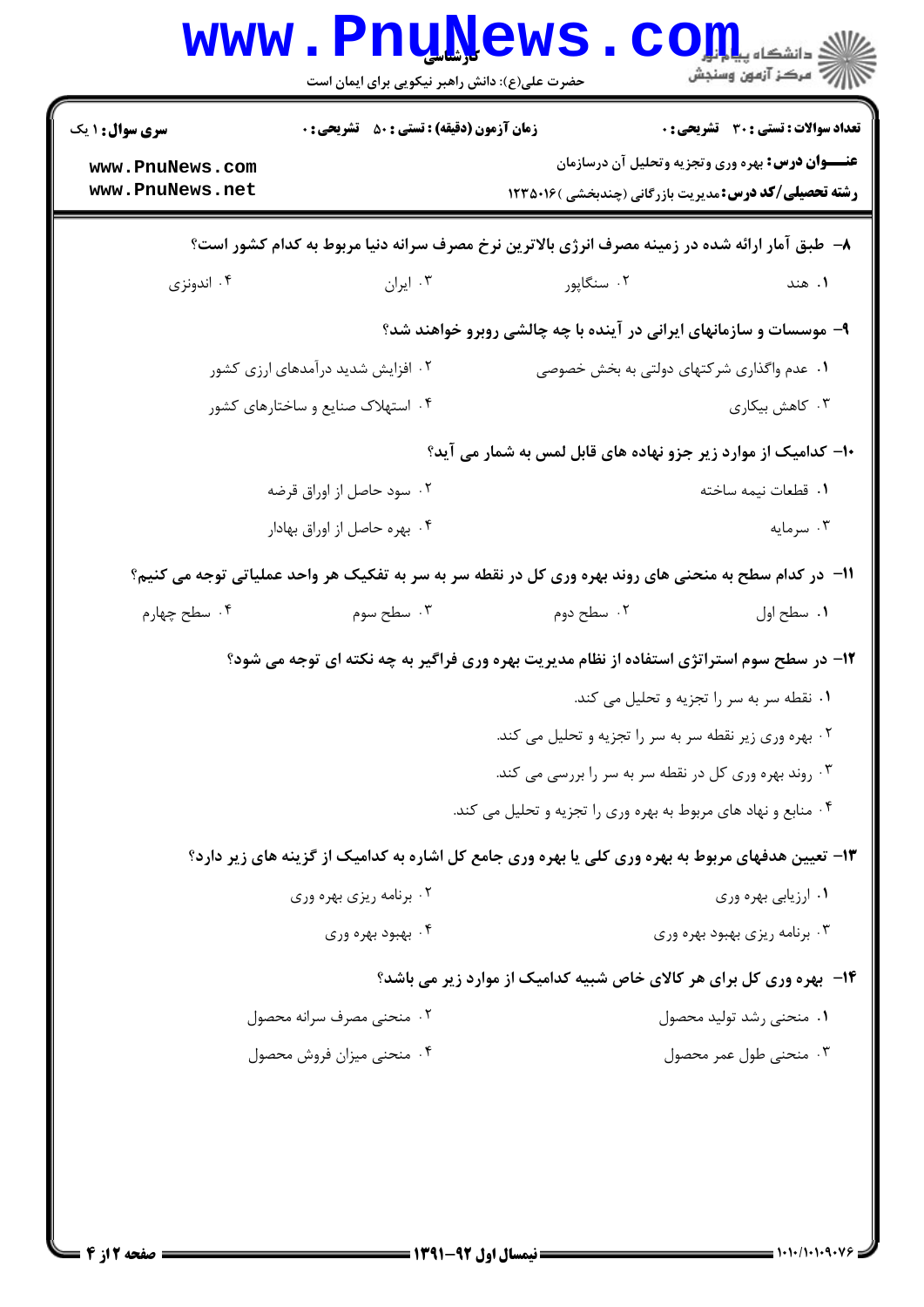| <b>www.PnuNews</b>                                                                                                                             | حضرت علی(ع): دانش راهبر نیکویی برای ایمان است                                      | الاد دانشکاه پیام <mark>بر</mark> ی ا<br>الله سرکز آزمون وسنجش                                                                                              |                                       |
|------------------------------------------------------------------------------------------------------------------------------------------------|------------------------------------------------------------------------------------|-------------------------------------------------------------------------------------------------------------------------------------------------------------|---------------------------------------|
| <b>سری سوال : ۱ یک</b><br>www.PnuNews.com<br>www.PnuNews.net                                                                                   | زمان آزمون (دقیقه) : تستی : 50 ٪ تشریحی : 0                                        | <b>عنـــوان درس:</b> بهره وري وتجزيه وتحليل آن درسازمان<br><b>رشته تحصیلی/کد درس:</b> مدیریت بازرگانی (چندبخشی )۱۲۳۵۰۱۶                                     | تعداد سوالات : تستي : 30 ٪ تشريحي : 0 |
|                                                                                                                                                | ۱۵- در مورد بیان استراتژی بهبود بهره وری کدام گزینه اشتباه است؟                    | ٠١ تداوم توليد محصول با استفاده از همان مقدار نهاده<br>۰۲ افزایش محصول همراه با کاهش نهاده های مصروفی                                                       |                                       |
|                                                                                                                                                |                                                                                    | ۰۳ افزایش مقدار محصول سریعتر از افزایش نهاده های مصرفی<br>۴. كاهش بيشتر نهاده ها در قبال كاهش محصول<br>۱۶– به کدام مورد به عنوان خون سازمان نگریسته می شود؟ |                                       |
| ۰۴ رشد<br>۰۳ مدیریت بهره وری                                                                                                                   |                                                                                    | ۰۲ سود                                                                                                                                                      | ۰۱ کیفیت                              |
| ۰۲ کیفیت، بهره وری کلی، تکنولوژی                                                                                                               |                                                                                    | <b>۱۷</b> - سه پایه اصلی صندلی در مدیریت بهره وری فراگیر، کدامند؟<br>۰۱ کیفیت، بهره وری جزئی، تکنولوژی                                                      |                                       |
| ۰۴ کیفیت، بهره وری فراگیر، مدیریت                                                                                                              |                                                                                    | ۰۳ کیفیت، بهره وری فراگیر، تکنولوژی<br><b>۱۸</b> - ارتباط بهره وری و کیفیت در بلند مدت چگونه است؟                                                           |                                       |
| ۰۲ دارای رابطه معکوس هستند<br>۰۴ با توجه به شرایط رابطه اشان تغییر می کند                                                                      |                                                                                    | ٠١ داراي رابطه مستقيم هستند<br>۰۳ رابطه ای با یکدیگر ندارند                                                                                                 |                                       |
| ۰۲ مشکل تر                                                                                                                                     | ۱۹- اندازه گیری بهره وری در سازمانهای خدماتی نسبت به کارخانه ها چگونه است؟         |                                                                                                                                                             | ۰۱ راحت تر                            |
| ۰۴ بستگی به خروجی های سازمان دارد<br>۲۰- بر اساس مطالعاتی که در کشورهای پیشرفته صنعتی انجام شده رابطه بین بهره وری کارگران یقه سفید و بهره وری |                                                                                    | کارگران یقه آبی چگونه است؟                                                                                                                                  | ۰۳ تفاوتی ندارد                       |
|                                                                                                                                                | ۲ . بهره وری کارگران یقه سفید بیشتر از بهره وری کارگران یقه آبی است                | ۰۱ بهره وری کارگران یقه سفید و بهره وری کارگران یقه آبی برابر است                                                                                           |                                       |
|                                                                                                                                                | ۰۴ بین بهره وری کارگران یقه سفید و بهره وری کارگران یقه آبی رابطه مشخصی وجود ندارد | ۰۳ بهره وری کارگران یقه سفید کمتر از بهره وری کارگران یقه آبی است                                                                                           |                                       |
| ۰۴ درآمد زایی<br>۰۳ افزايش فروش                                                                                                                | <b>۲۱</b> – کدام عامل به عنوان بهترین منبع سودآوری مدنظر قرار می گیرد؟             | ۰۲ بهره وری                                                                                                                                                 | ۰۱ کارایی                             |